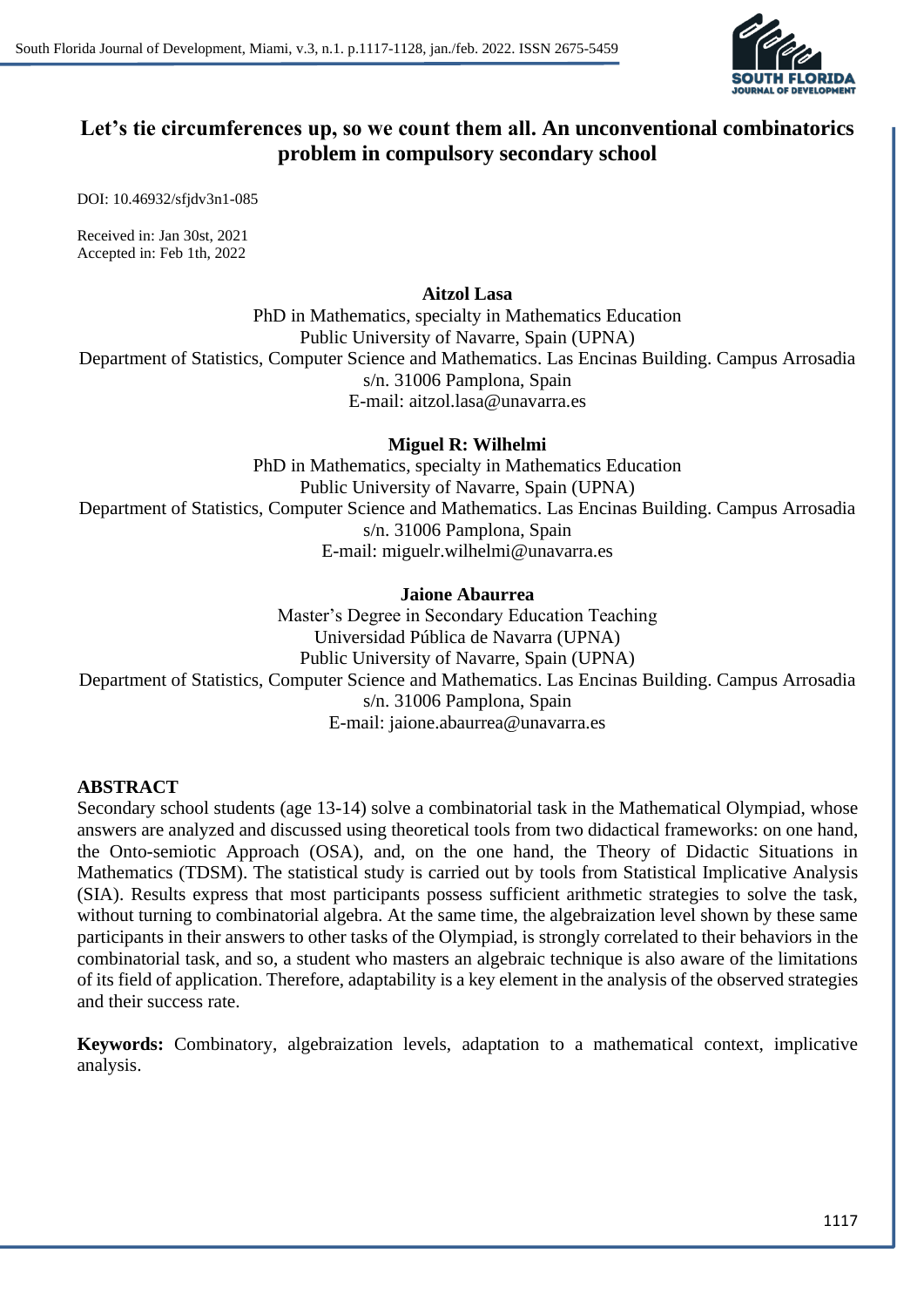

#### **1 INTRODUCTION**

The organization of the Secondary 2-level (age 13-14) Mathematical Olympiad is problematic from the point of view of the mathematical contents that should be selected for the test. Geometry, along with arithmetic and measurement, are topics that are naturally included, since the Spanish curriculum takes into account these topics into specific content blocks. The same cannot be said for logic (problemsolving activities) and chance (combinatory and probability). Moreover, the resolution of such problems has a high degree of difficulty, even for students from higher education. However, these problems provide very attractive challenges, which are highly appreciated by students. It is thus a counter to the perception that "mathematics is boring" (Saragosa and Ferreira, 2020). In other words, the difficulty of the challenge, in a non-school context, establishes conditions of enjoyment for students.

This paper focuses on a combinatorial task and the answers that Olympiad participants gave to that task. Most participants mobilized a repertoire of fundamental strategies based on counting and on the analogical representation of all cases; participants also used algebraic and symbolic representations at different *levels of algebraization* (Godino, Aké, Gonzato & Wilhelmi, 2014; Godino et al., 2015; Godino, Wilhelmi et al., 2015). The type of problem posed and the resolution strategies used do not correspond to conventional teaching materials, namely textbooks and pre-made worksheets with stereotyped tasks (Arévalo, Guzmán and Sánchez, 2021).

All data has been processed by Descriptive Statistical tools and Statistical Implicative Analysis (Gras et al., 2008) software in order to obtain results, and theoretical tools from the Onto-Semiotic Approach (OSA) (Font, Godino and D'Amore, 2007) and the Theory of Didactical Situations in Mathematics (TDSM) (Brousseau, 1997; 2007) have been used in order to discuss them. These results show that the observed counting procedures and the participant's success rate in the execution of the task justify the introduction of combinatorial problems in the first years of Compulsory Secondary Education. Finally, some conclusions also arise regarding the progressive acquisition of algebraization levels by students.

### **2 THEORETICAL FRAMEWORKS**

The Onto-semiotic Approach of Mathematical Knowledge and Instruction (OSA) places operative and discursive practices at the center of mathematical activity and its analysis (Font, Godino and D'Amore, 2007; Contreras, Ordoñez & Wilhelmi, 2010). In the early educational stages, in tasks of counting, materialization is essential, as students count particular objects or their ostensive representations. In this way, they assign personal meaning to combinatory by routine counting tasks,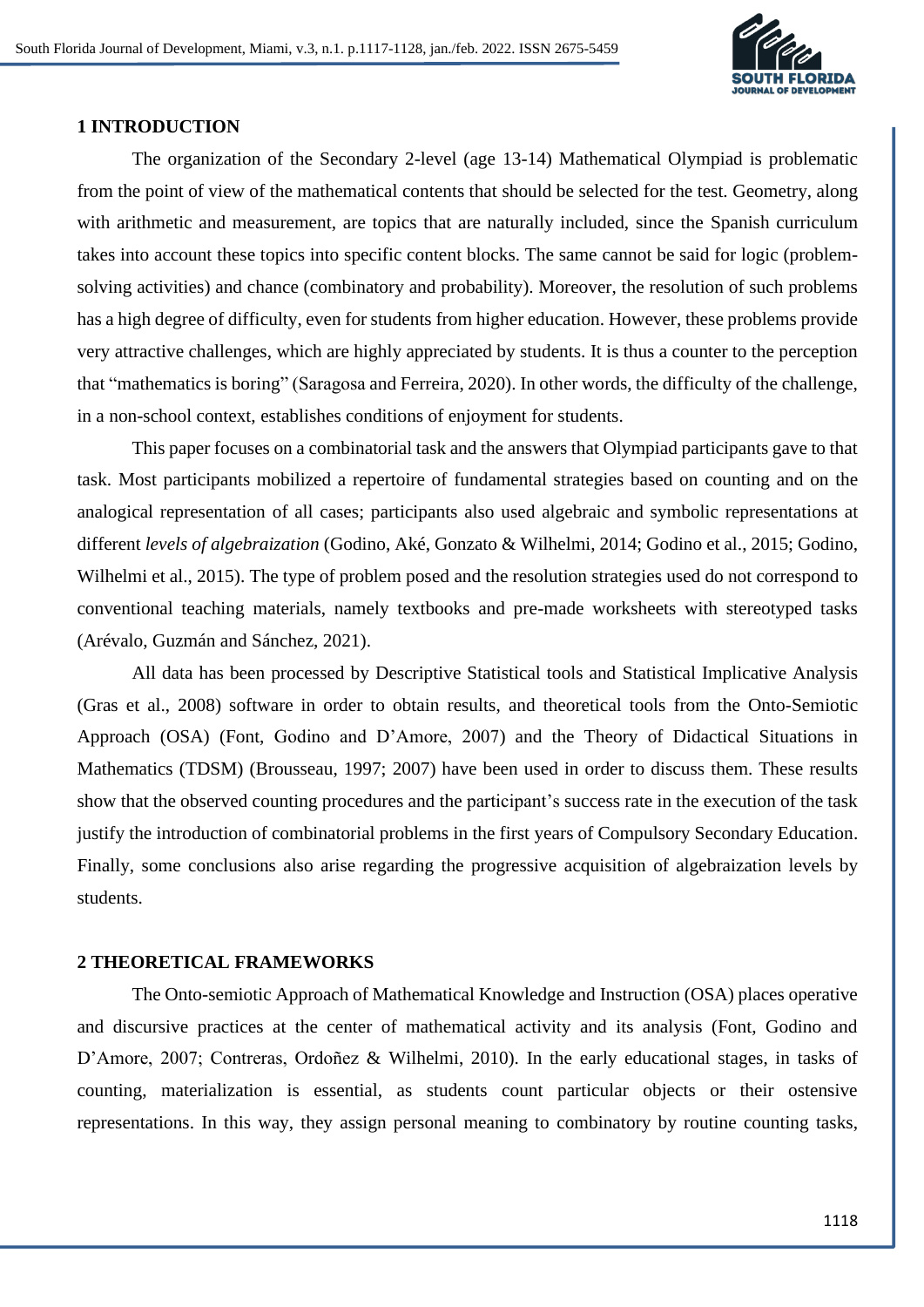

where effectiveness implies the correct application of basic counting principles (no element remains without counting, no element is counted more than once).

Thereafter, when tasks involve a high number of cases, ostensive representation is inadequate or too costly. There is a breach on the didactical contract, as objects are no longer accessible to counting, requiring basic non-ostensive counting procedures, where generalization and the use of intensive representations are necessary. These needs are not obvious from student's point of view, nor are they exempt of conflict. "Each [resolution] method quickly becomes complex and uncertain when the size of the collection increases, while the next method does not yet present clear efficacy" (Brousseau, 2007, 42). Thus, the transition from one strategy to another is not linear (Figure 1).

Figure 1. Regular learning progression, without informational leaps (Brousseau, 2007, 43).



In the case of Combinatory, this regular progression takes place in the shift from the use of *explicit techniques* (count all cases) to *implicit techniques* (use of rules, calculations and arguments). Thus, mathematical practice leads to formulas and algorithms. This is when the institutionalization of the notions of *permutation*, *variation* and *combination*, as effective instruments of counting classes of problems, is relevant (Wilhelmi, 2004).

Figure 2 summarizes this process involving the following dualities:

- *Ostensive* / *non-ostensive*. From the counting of physical objects or their representations (by a comprehensive materialization of all cases), situations are counted without the constructive counting of all cases (by a process of idealization through schemes, metaphors or clusters).
- *Extensive* / *intensive*. From the individual counting of small sets, students identify rules for the formation of families of cases, involving processes of *particularization* (concretion of the rule in a particular case) and *generalization* (identification of the common pattern of several specific counting).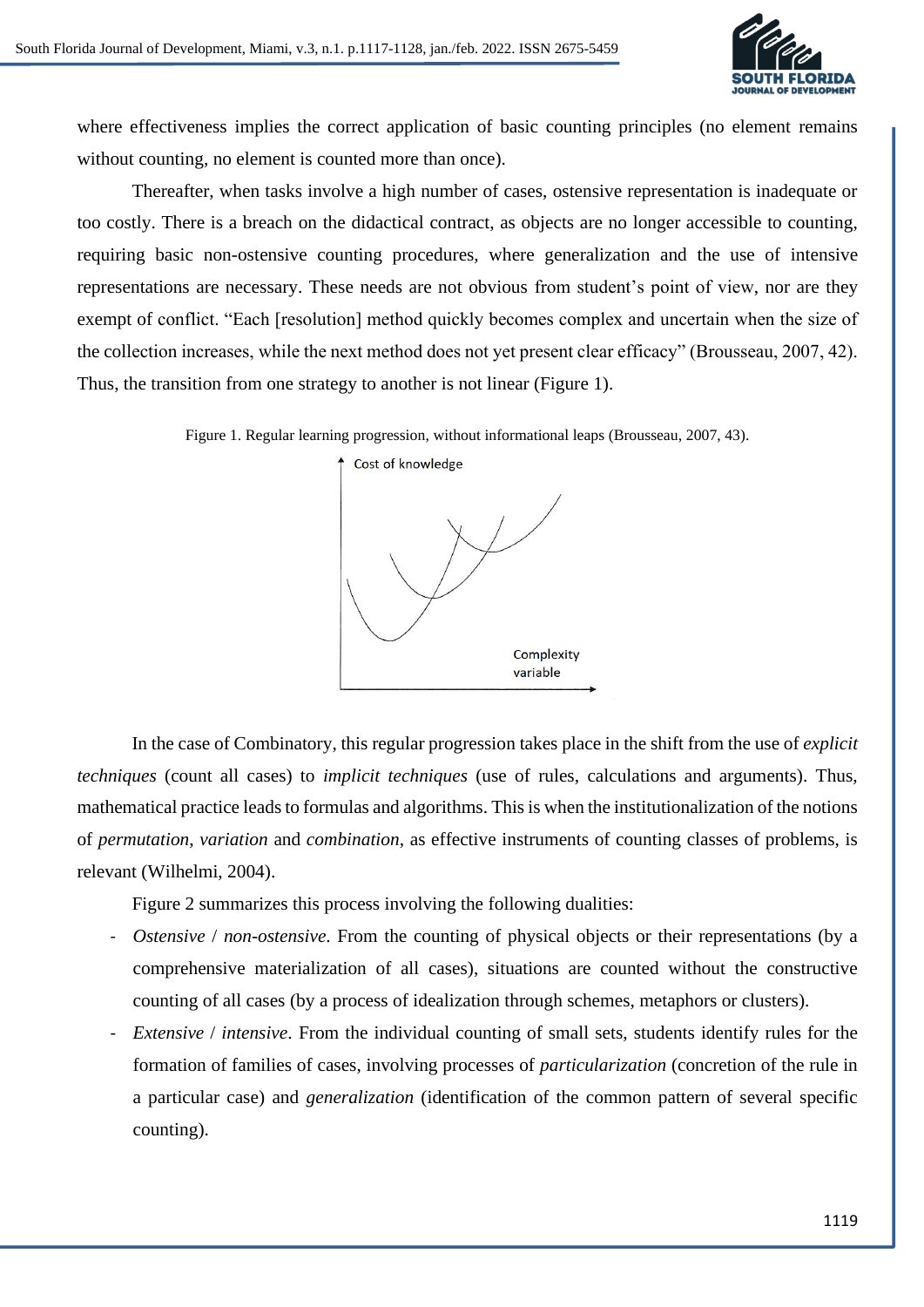

- *Personal* / *Institutional*. Personal meanings serve as a basis for the motivation of institutional meanings, which in many cases involve the determination of formulas that model classes of situations.



Figure 2. Combinatory or systematic counting as operational and discursive practice.

The generalization process is closely linked to the use of intensive practices with an essential algebraic component. OSA distinguishes different levels of *algebraization* (Godino, Aké, Gonzato & Wilhelmi, 2014) from *level* 0 (exclusively arithmetic procedures in the absence of algebra) to *level* 3 (consolidation of algebra), going through *level* 1 (incipient, intensive in structural tasks) and *level* 2 (intermediate, use of variables but there are no operations with them). Thus, the identification of the algebraization level shown by students is a variable that will have to be taken into account in the analysis of the participants' accomplishments.

#### **3 A PRIORI ANALYSIS**

The introduction of a combinatorial or probability problem in the Mathematical Olympiad is justified by the general objectives of the stage. In fact, the first and second courses of Secondary Education should promote, among others, the *formulation of conjectures*, the *recollection and organization of information in tables and diagrams*, and the *counting of absolute and relative frequencies*, in relation to *simple random phenomena* (MEC, 2015). It also promotes the resolution of problems from everyday life "according to the ways of mathematical activity, such as the systematic exploration of alternatives" (p.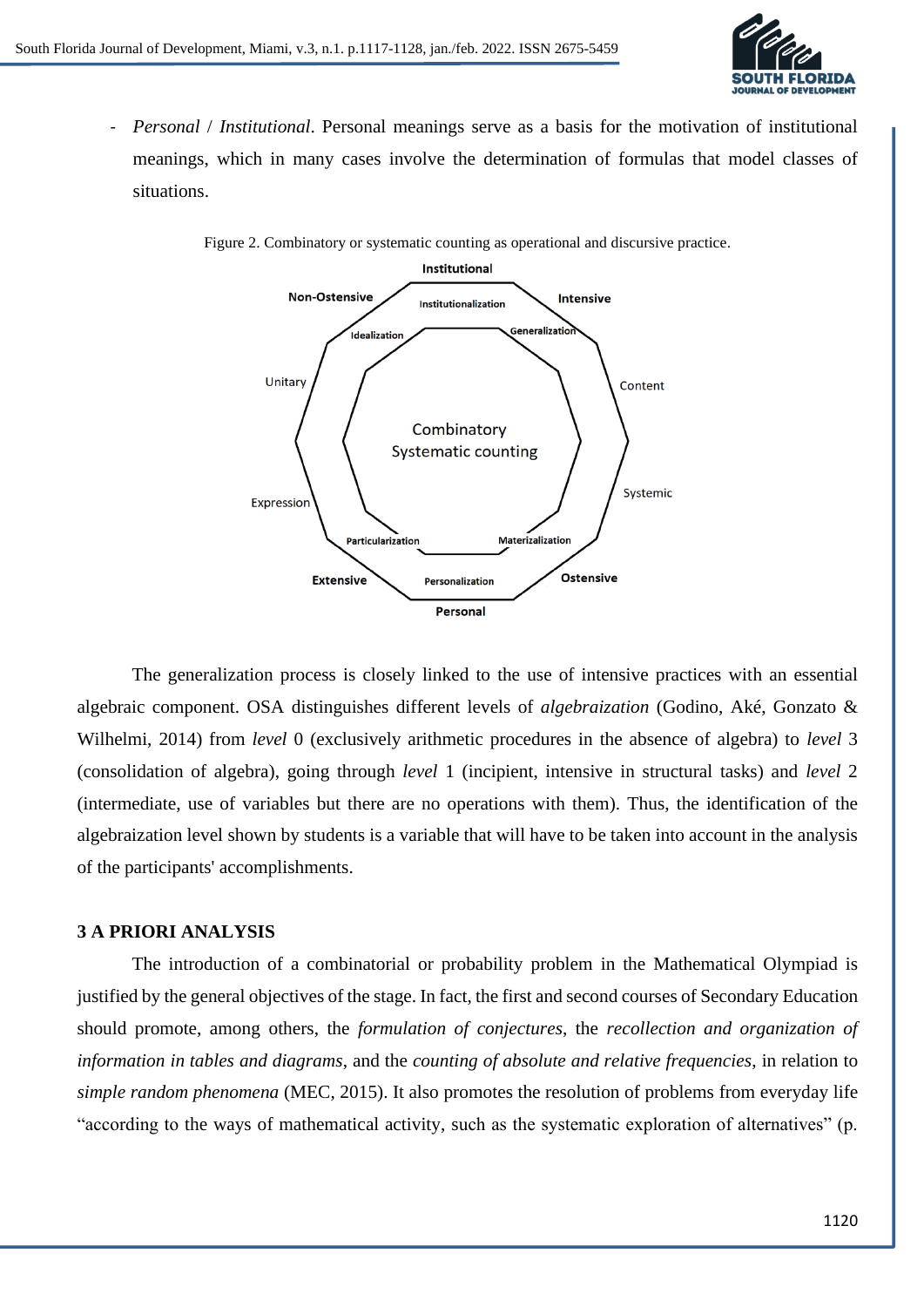

752), showing a positive attitude that allows the student "to enjoy the creative, manipulative, aesthetic and utilitarian aspects of mathematics" (p. 752).

Thus, although the official curriculum of the second course of Secondary Education does not propose a specific section of combinatorial content, there is no limitation to promote problems whose resolution requires a case-counting activity. In fact, *combinatory* as the set of strategies for the implicit counting of cases without excess or default (Wilhelmi, 2004), is an appropriate context for the systematic exploration of alternatives, the formulation of conjectures, the implementation of diverse methods of resolution and the analysis of their effectiveness.

Combinatorial tasks are complex in all educational stages. Proof of this is that university students with high mathematical preparation face the same difficulties as high school students without specific instruction in the subject, in solving some problems for which sophisticated mathematical knowledge is not needed at first sight (Roa, Batanero & Godino, 2001). Moreover, textbooks do not present tasks that really promote the acquisition of combinatorial content, leaving the study of the combinatorial topic isolated (Espinoza & Roa, 2013). Thus, its teaching focuses on showing a class of stereotyped situations that require two single steps: (a) determining the type of problems (permutation, variation or combination, with or without repetition); (b) calculation using a formula.

Indeed, an early institutionalization of the algebra of combinatory, i.e. the use of intensives (algorithms for counting ideal cases) in the absence of a personal meaning assigned to the counting process, seems to be responsible for this failure. Therefore, problem-solving strategies, systematic enumeration and the use of tree diagrams, without the corset of combinatorial formulas and without formalist ties, should be enhanced.

Therefore, in the analysis of responses by participants of the Mathematical Olympiad, the following questions can be asked according to the competence shown:

- If a participant counts all cases, what basic rules of numbering, addition and multiplication are observed in the resolution?
- If a participant does not count all cases, what kind of intensives does she use to face the task?

In addition, the possible relationship between the two variables is investigated, 1) "Solution of the combinatorial problem", and 2) "Algebraization level shown in the test"; establishing the following conjecture: *There is a high correlation between the level of algebraization shown by the participants and the efficacy in the case-counting tasks*.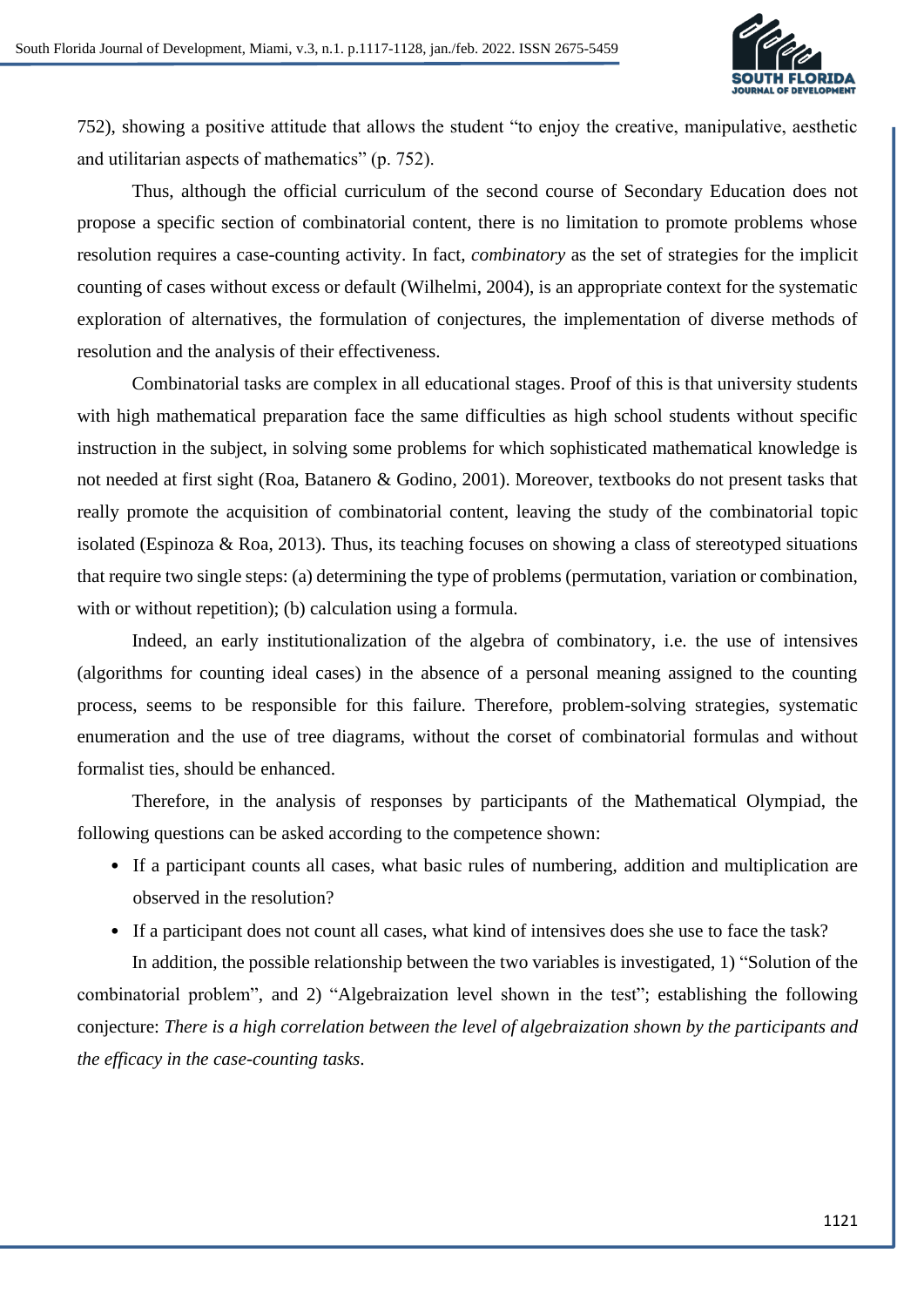

#### **4 THE PROBLEM**

All participants are given four indistinguishable laces with which to experiment, which can be knotted in multiple ways, before moving on to the symbolic analysis of the situation. Thus, the ostensive dimension is potentiated with manipulative material (Arimatéa & Souza, 2013):

> "Abel and Belem invent a game. They have four laces, and Abel takes them in her fist (Figure 3). The ends of the laces are visible, both at the top and bottom. However, there is no way of knowing which lower end corresponds to each upper end. Next, Belem ties the ends up, knotting them two by two: two knots on the top, two on the bottom. Finally, Abel releases the laces:

• If the laces appear in separate ties, Abel wins the game.

• If the laces appear in a single tie, Belem wins the game.

Which of the two is most likely to win? Abel or Belem?"



The way laces A, B, C and D tie at the top does not have any influence in the resolution. It is therefore considered a particular tie, AB (which necessarily implies a CD tie). Abel only wins in case she ties the same laces at the bottom, A'B'(C'D'), while Belem has two cases in favor: A'C'(B'D') and A'D'(B'C'). Hence, Abel wins with a probability of 1/3, while Belem has two times that probability, 2/3.

### **5 RESULTS**

Only one tenth of the participants misinterpret the statement, suggesting that the purpose of the problem is well adjusted to the degree of difficulty for the educational stage. Table 1 summarizes the observed behaviors and types of resolution.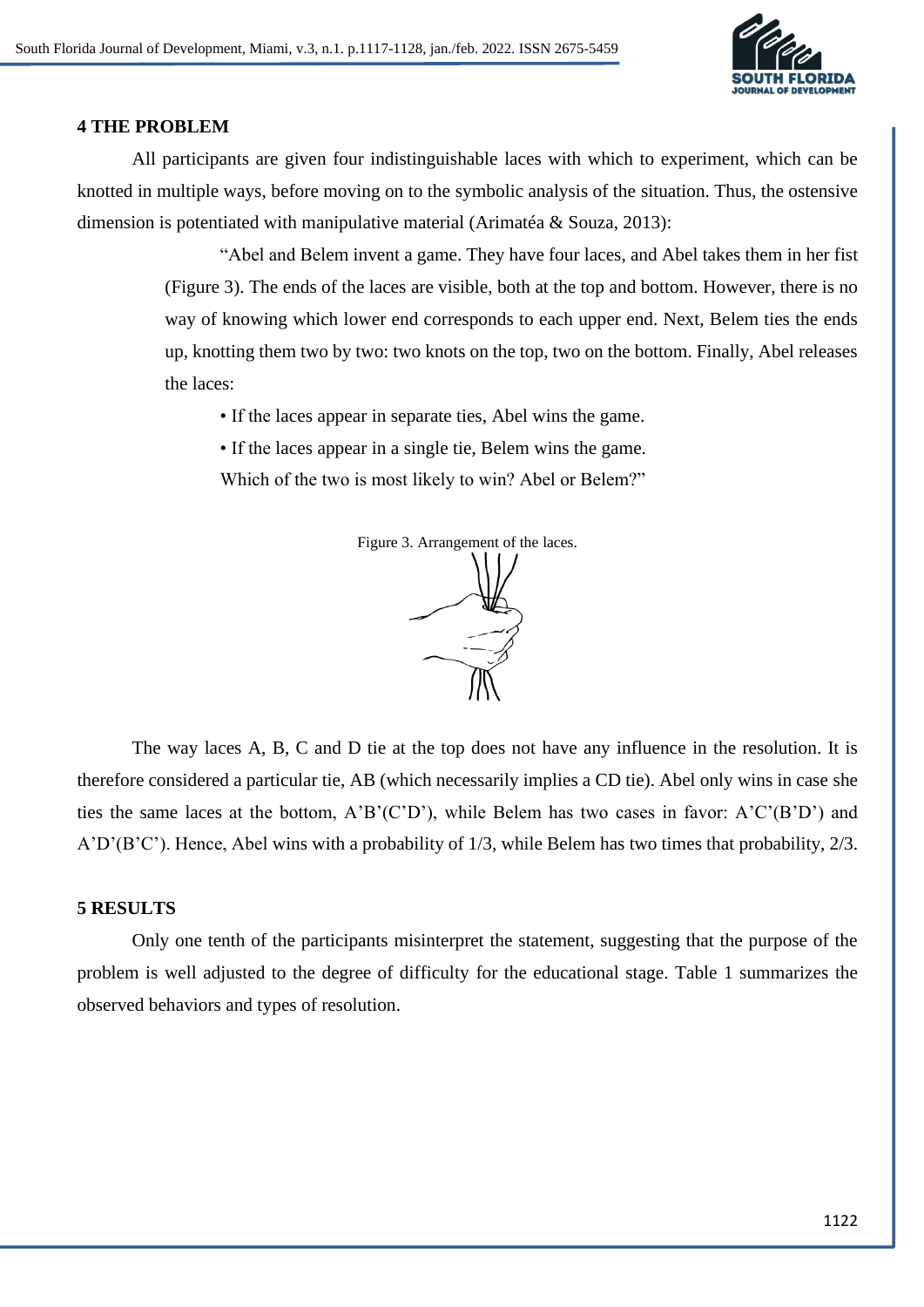

| Table 1. Types of observed resolutions |                                                    |     |  |  |  |  |
|----------------------------------------|----------------------------------------------------|-----|--|--|--|--|
| RES1                                   | Correct interpretation of the statement            | 90% |  |  |  |  |
| RES <sub>2</sub>                       | Explains the reasoning in a written speech         | 54% |  |  |  |  |
| RES <sub>3</sub>                       | Use of tables for case counting                    | 18% |  |  |  |  |
| RES4                                   | Use of analogic representation of laces            | 41% |  |  |  |  |
| RES5                                   | Plays the game (empirical study)                   | 5%  |  |  |  |  |
| RES <sub>6</sub>                       | Answer by global intuition on the statement        | 50% |  |  |  |  |
| RES7                                   | Counting of all cases                              | 51% |  |  |  |  |
|                                        | Performs some kind of implicit counting, such as   |     |  |  |  |  |
| RES8                                   | the use of arguments or calculations to obtain all | 20% |  |  |  |  |
|                                        | favorable cases                                    |     |  |  |  |  |

The most widespread type of resolution contains analogic representations in two dimensions of the laces, a description of the counting process and a written explanation of the reasoning. Participants first count all cases and then give an answer to the problem, depending on the number of cases favorable to one player or another (Figure 4).

Figure 4. Analogic representations and systematic counting of all cases, without (a) or with (b) words (a) Systematic counting of all cases, without words (b) Systematic counting of all cases, with words  $B_{\ell}$  time  $\ell_{\ell}$  respectively degener porque:



· POSIBILIDADES DE ABEL:  $4^{\circ}$ ) 1 con 2 y 3 con 4 (arriba y abajo)  $1234$  $2^2$ ) 1 con 3 g 2 con 4 (arriba y abajo) 3<sup>2</sup>) 1 con 4 g 2 con 3 (arriba y abajo) · POSIBILIDADES DE BELÉN: S DE BELEN:<br>A<sup>2</sup>) abojo - D 13 g 24 2<sup>2</sup>) Invertir la 1<sup>2</sup><br>arriba - D 12 g 34<br>(2) Invertir la 3<sup>2</sup>  $1234$ arriba -  $\sigma$  12 g <sup>34</sup><br>3<sup>2</sup> abajo - > 13 g 24<sup>42</sup>) Invertir la 3<sup>2</sup><br>arriba - > 14 g 23<br>11. 12 3 6<sup>2</sup>) Invertir la 5<sup>2</sup>  $5^{\circ}$  arriba -> 14 g 23<br> $5^{\circ}$  abajo -> 14 g 23  $6^{\circ}$ ) Invertir la 5<sup>2</sup><br>arriba -> 12 g 34

> 34 23

#### TRANSLATION (b)

| "Belem has more options to win because:   | Belem's options:                         |
|-------------------------------------------|------------------------------------------|
| Abel's options:                           | 1rst) down -> 13 and 24; up -> 12 and 34 |
| 1rst) 1 with 2 and 3 with 4 (up and down) | 2nd) down -> 13 and 24; up -> 14 and 23  |
| 2nd) 1 with 3 and 2 with 4 (up and down)  | 3rd) down -> 14 and 23; up -> 12 and 34  |
| 3rd) 1 with 4 and 2 with 3 (up and down)  | 4th) reverse option 1                    |
|                                           | 5th) reverse option 2                    |
|                                           | 6th) reverse option 3"                   |

To a lesser extent, some sort of implicit counting is made on the basis of reasoned arguments to justify the existence of more cases favorable to Abel or Belem. This type of resolution allows to find the player most likely to win, but in some cases, it does not allow to determine the associated probability (Figure 5).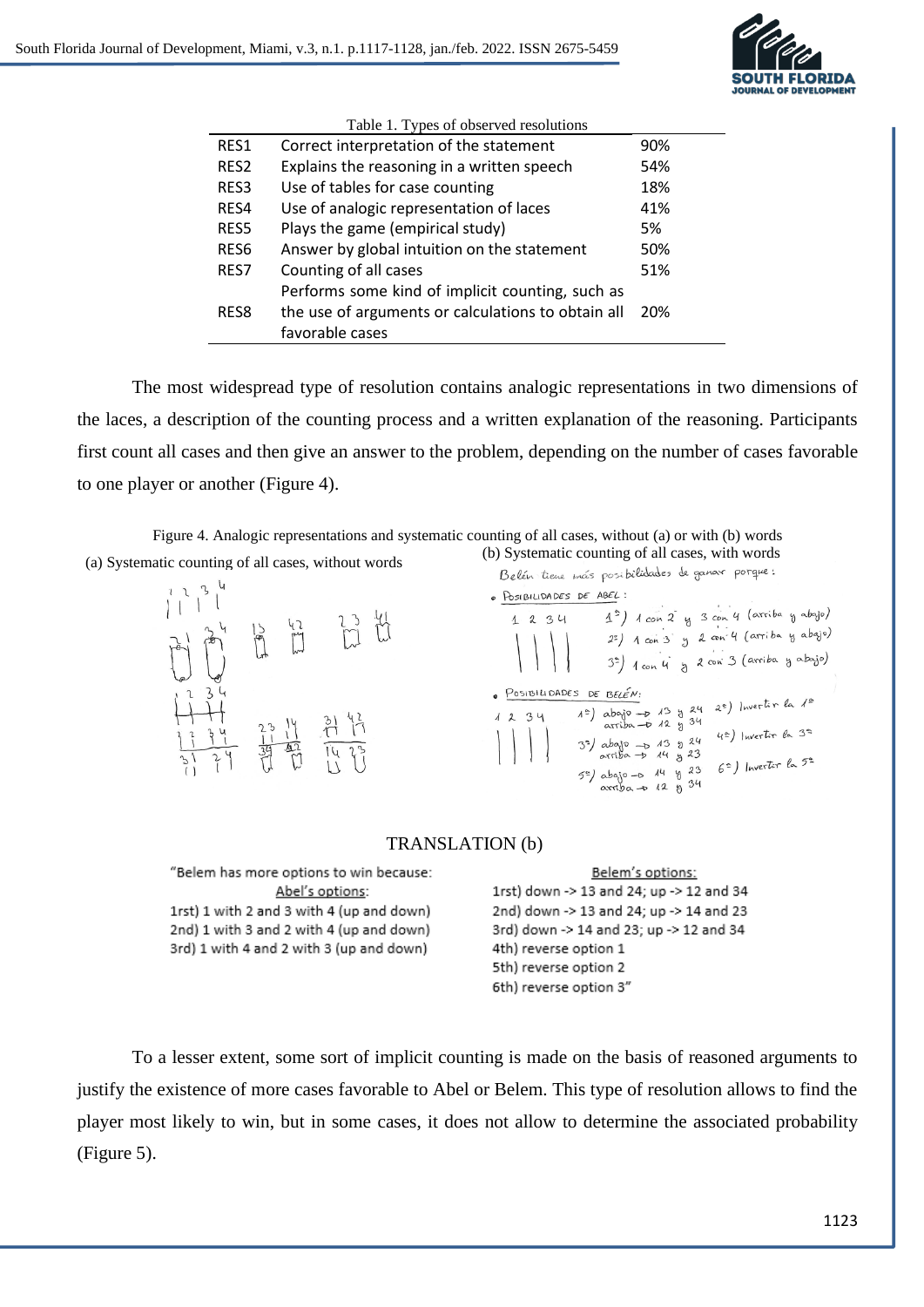

Figure 5. Table of cases and rule to find favorable cases. *TRANSLATION*

2 - Abelek 3 paribilitate ditu iratarteko  $12134$  $14123$ 13/24  $14123$  $13124$  $12134$ Belenek Abelen paribilitate bakoineko 2 posibilitate dit Adibidet: 12/34  $12/30$  $13124$ Emaitra: Belenek 6 posibilitate dit insbartello eta Abelek 3. Belenek dù irabarteko aukera gehien.

Reasoning:

"Abel has 3 chances to win. For every possibility of Abel, Belem has two chances of winning.

- gives example -

Solution: Belem has 6 chances to win and Abel has 3. Belem has more chance of winning."

Other resolutions, although not very widespread, are based on playing many matches to find the frequencies of the probability "in act" (Vergnaud, 1981) (Figure 6).

#### *TRANSLATION*

Figure 6. Empirical resolution.<br>
El que mas posibilidades de ganar diene<br>
es Abel porque probando hemos visto que hay<br>
mas posibilidades que bs cordones aparezean becau<br>
en ataduras separada are m

"The one who is most likely to win is Abel, because by many attempts we saw that there are more chances for the laces to appear in separate ties."

This is not a sort of problem which could be solved by consolidated algebraic calculations. Evidence of this is that 44% of participants show *level* 3 of algebraization along the Olympiad, while in this particular problem 26% show *level* 1; and 22% *level* 2 (Table 2).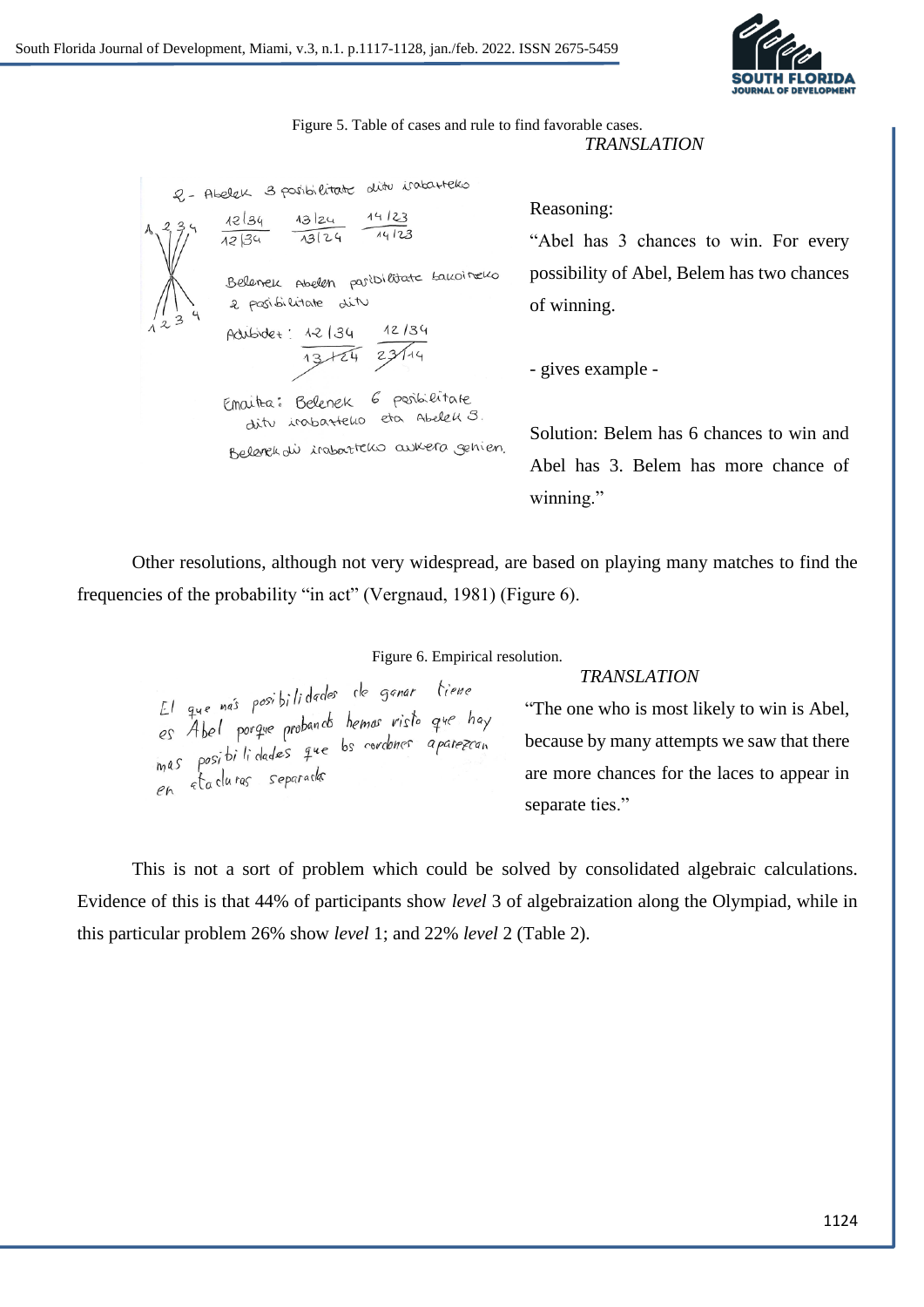

|          |      | Table 2. Algebraization levels.            |     |
|----------|------|--------------------------------------------|-----|
| Problem  | ALG1 | Use of arrows, codes and symbols (level 1) | 26% |
|          | ALG2 | Use of variables and unknowns (level 2)    | 22% |
| Olympiad |      | ALG3 Shows level 3 along the Olympiad      | 44% |

Regarding the numerical field used, participants seem to have a slight preference over natural numbers (NUM1, 37%) rather than rational numbers (NUM2, 30%), but there is no evidence that these differences are significant.

43% of the participants stated that "Belem wins" is more likely than "Abel wins" (COR1). Of these participants, only 13% determine the probability associated with these events (COR2).

The implicative analysis of the results generates a diagram (figure 7) in which relationships can be observed between the variables. In particular, it should be noted that variables COR1 and COR2 are strongly related to *level* 3 of algebraization (ALG3) and the use of the rational numerical field (NUM2).





There is a chain of behaviors that have a strong relationship: participants who prioritize the written argumentation of the problem (RES2) show *level* 1 *of algebraization* (ALG1). In turn, *level* 1 relates to the implicit counting strategies (RES8), the implicit counting with the use of tables (RES3), and the latter with the global interpretation of the problem (RES6). However, these relationships are not transitive, a fact that reinforces that relationships are neither causal nor determine *per se* a criterion to place the teaching of one topic before another. Finally, the use of the natural numerical field (NUM1) is directly related to the global interpretation of the problem (RES6).

# **6 DISCUSSION OF RESULTS AND CONCLUSION**

Successful participants in solving the task show a clear mastery on the rational numerical field and algebra (they show *level* 3 *of algebraization* in the remaining problems of the Olympiad). However, in the treated combinatorial problem, arithmetic strategies and counting of all cases are used, along with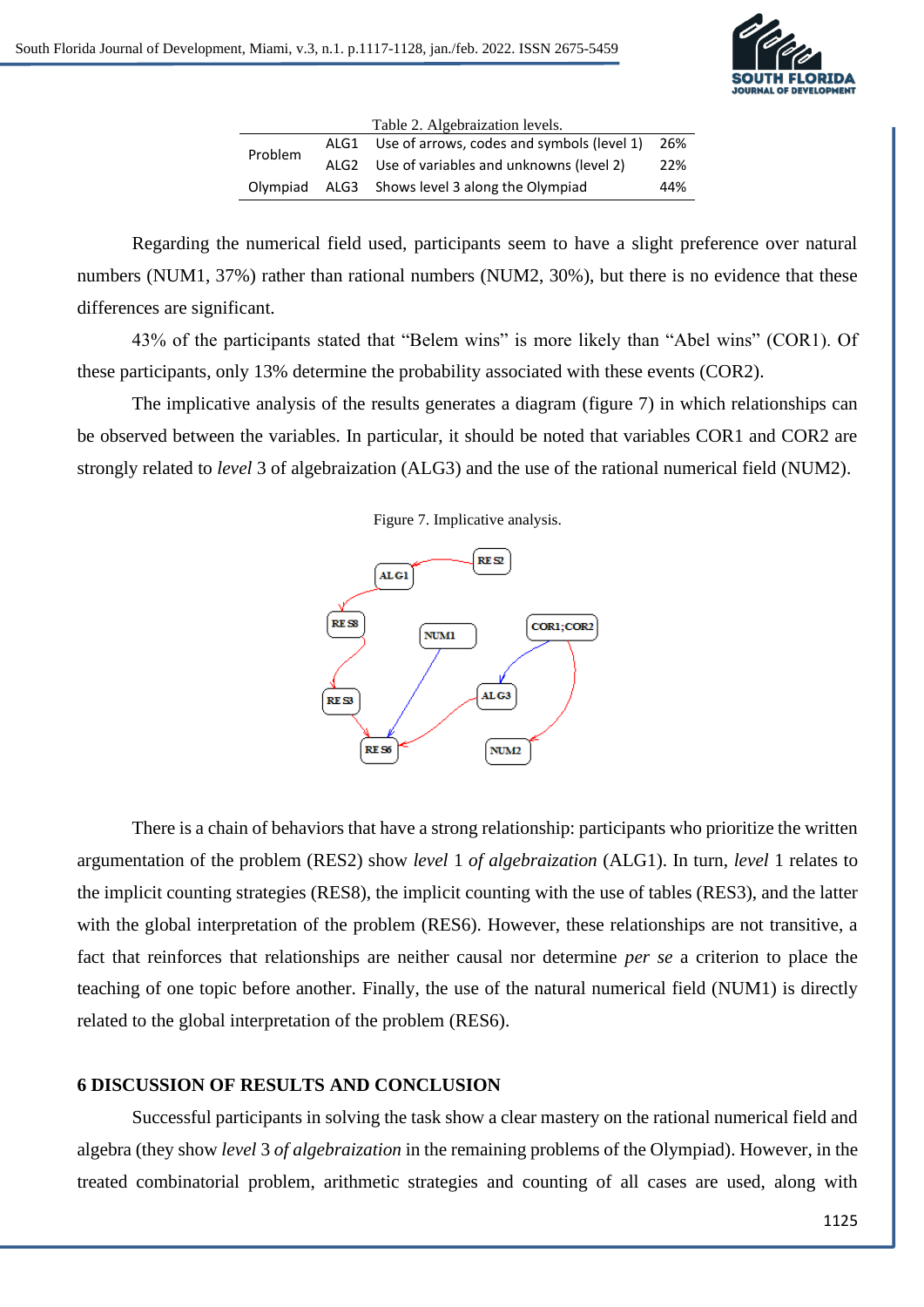

analogical representations and in the absence of complex codifications. In other words, participants who master algebra are also aware of the limitations of its use. The cost of the old technique (arithmetic) is lower than the new one (algebraic), in relation to the complexity of the task (Figure 1).

On the other hand, participants who use ordinary language and show a lower level of algebra (*level* 1 *of algebraization* in this combinatorial problem) mistakenly use implicit counting strategies that have not allowed a correct answer. This group of participants tries to solve the problem with an unconsolidated technique. Although they do not have a clear algebra mastery, they try to calculate the number of favorable cases from intensives (operations, rules and arguments).

The use of tables, and the global and intuitive interpretation of the problem, neither give good results. These participants do not divide the main problem into smaller problems. In contrast to the rational numerical field, which is linked to the variables that measure the success rate, the natural numerical field is related to this intuitive and simplistic understanding of the problem.

Thus, the study suggests that in the teaching of algebra attention should be given to: (a) the analysis of its field of use, (b) the assessment of the efficacy and cost of its associated techniques, (c) the acquisition of control strategies, in many cases based on arithmetic methods, and, finally, (d) the articulation of the different numerical fields.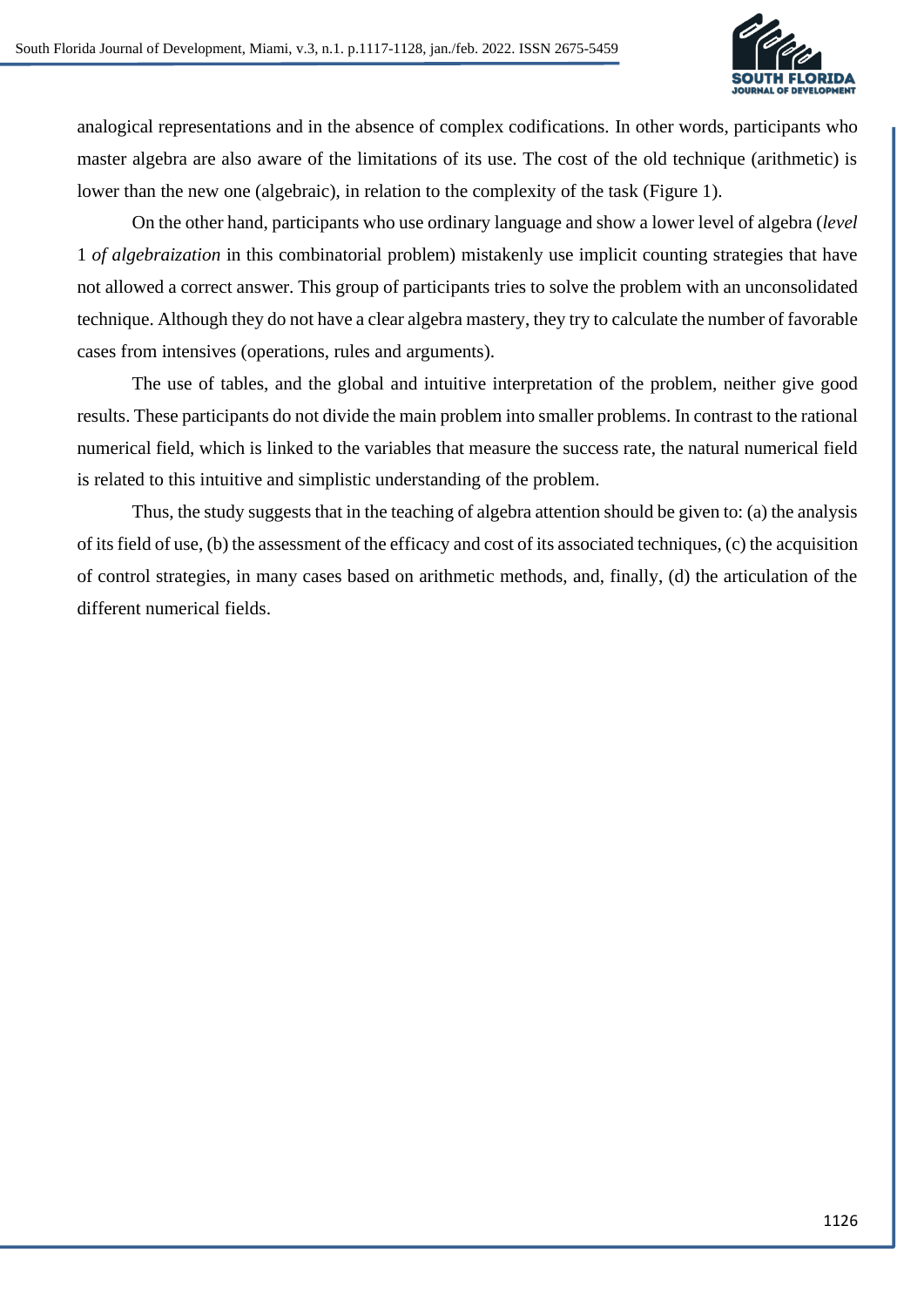

### **REFERENCES**

Arévalo E., Guzmán H. A., Sánchez E. A. (2021). Teaching mathematics at mexican elementar schools. *South Florida Journal of Development*, 2(5), 6371-6381. https://doi.org/ 10.46932/sfjdv2n5-008

Arimatéa C. de, Souza E. de. (2013). Reflexôes de docentes sobre o ensino de combinatória: transitando entre conhecimento pedagógico e do conteúdo [Teachers' reflections about teaching combinatorics: transiting between pedagogical and content knowledge]. En J.M. Contreras, G. Cañadas, M. Gea y P. Arteaga (Eds.), *Actas de las 1as Jornadas Virtuales en Didáctica de la Estadística, Probabilidad y Combinatoria* (pp. 555-562). Granada: Departamento de Didáctica de la Matemática (UGR). https://n9.cl/isfz3

Brousseau G. (1997). *Theory of Didactical Situations in Mathematics*. Kluwer.

Brousseau G. (2007). *Iniciación al estudio de la Teoría de las situaciones didácticas en matemáticas [Initiation to the study of the Theory of didactical situations in mathematics]*. Buenos Arires: Zorzal.

Contreras A., Ordoñez L., Wilhelmi M. R. (2010). Influencia de las pruebas de acceso a la universidad en la enseñanza de la integral definida en el bachillerato [The influence of university entrance examinations on teaching of the definite integral at High School]. *Enseñanza de las ciencias*, 28(3), 367–384, https://raco.cat/index.php/Ensenanza/article/view/210806

Espinoza J., Roa R. (2013). Desarrollo del tema de combinatoria presente en algunos libros de texto de matemática de educación secundaria en España [Development of the topic of combinatorics in some secondary school mathematics textbooks in Spain]. En J.M. Contreras, G. Cañadas, M. Gea y P. Arteaga (eds.), *Actas de las 1as Jornadas Virtuales en Didáctica de la Estadística, Probabilidad y Combinatoria* (pp. 181-188). Granada: Departamento de Didáctica de la Matemática (UGR). https://n9.cl/isfz3

Font V., Godino J.D., D'Amore B. (2007). An onto-semiotic approach to representations in mathematics education. *For the learning of mathematics*, *27*(2), 2–7. https://flmjournal.org/Articles/7856D4C00321D131A92B3A9C9B7580.pdf

Godino J. D., Aké L., Gonzato M., Wilhelmi M. R. (2014). Niveles de algebrización de la actividad matemática escolar. Implicaciones para la formación de maestros [Algebrization levels of school mathematics activity. Implication for primary school teacher education]. *Enseñanza de las Ciencias*, *32*(1), 199-219. https://raco.cat/index.php/Ensenanza/article/view/287515

Godino J. D., Aké L., Contreras A., Estepa A., Blanco T. F., Neto T., Wilhelmi M.R., Diaz C., Oliveras M. L., Lacasta E., Lasa A. (2015). Diseño de un cuestionario para evaluar conocimientos didácticomatemáticos sobre razonamiento algebraico elemental [Designing a questionnaire for assessing the didactic-mathematical knowledge on elementary algebraic reasoning]. *Enseñanza de las Ciencias*, 33(1), 127-150. https://raco.cat/index.php/Ensenanza/article/view/288575

Godino J. D., Wilhelmi M. R., Neto T., Contreras A., Lasa A., Blanco T. F., Estepa A., Batanero C. (2015). Evaluación de conocimientos didáctico - matemáticos sobre razonamiento algebraico elemental de futuros maestros / Assessing the didactic – mathematical knowledge of prospective primary school teachers on elementary algebraic reasoning. *Revista de educación*, 370, 199-228. https://doi.org/10.4438/1988-592X-RE-2015-370-303

Gras R., Suzuki E., Guillet F., Spagnolo F. (Ed.) (2008). *Statistical Implicative Analysis. Theory and Applications*. Springer.